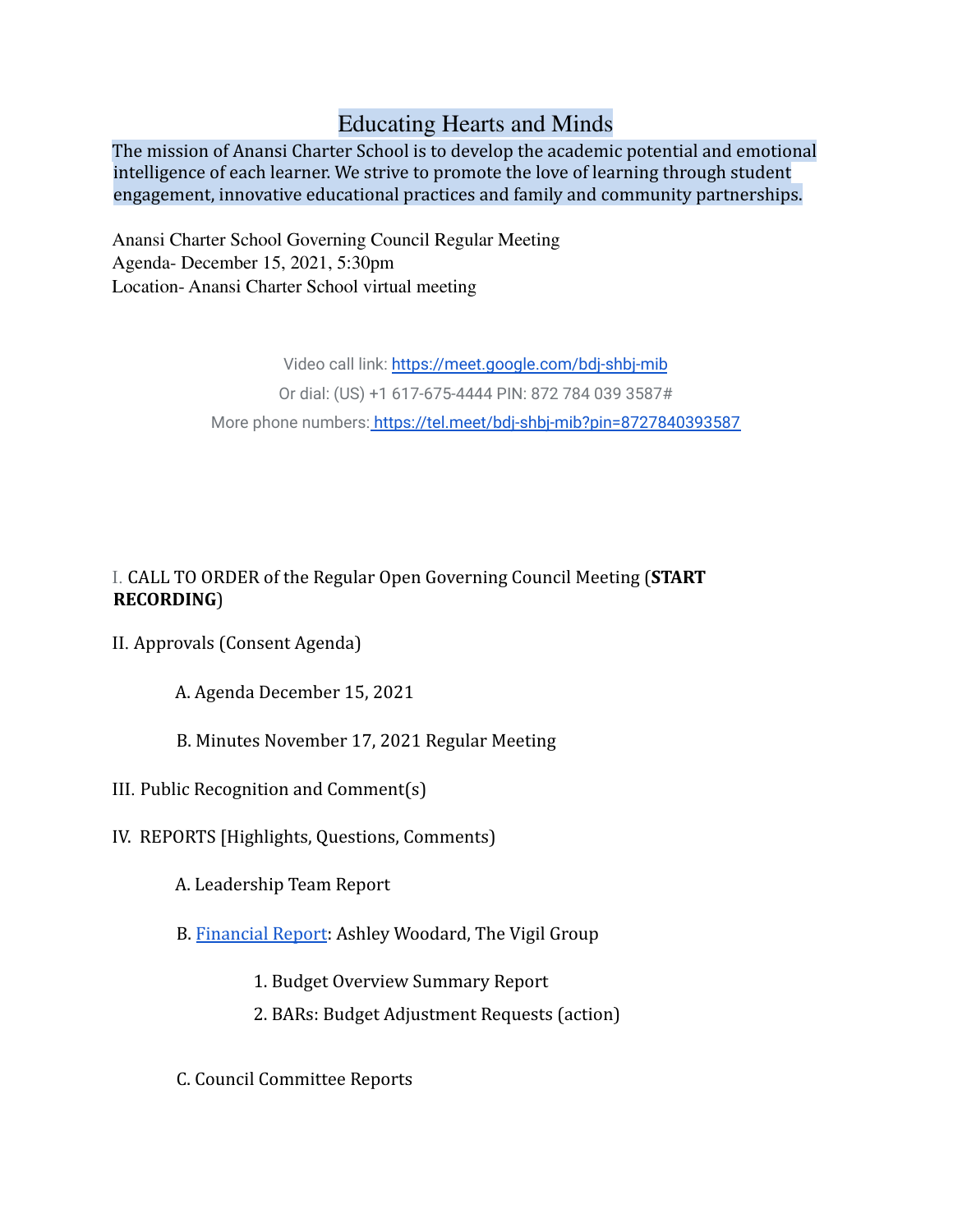1. Council Development: (Jake/Iris)

2. School Advocacy: (Amy/Jake)

3. Parent Advisory (Leilani):

4. Facility: (Michele/Jake)

5. Program: (Michele/Leilani)

D. Director's Report: none

VI. New Business

A. Resolution approving the execution of an Additional Rents Agreement with Friends of Anansi Charter School (Discussion and possible action).

B. Updates to COVID Policies/Procedures (Discussion and possible action).

C. Consider increase in pay rate for substitute teachers based on certification level (Discussion and possible action).

D. Facilities Master Plan update and possible approval for submission to Taos Municipal School District (Discussion and possible action).

VII. Old Business

A. Discuss schedule for governance council development with Public Charter Schools of New Mexico (beginning January, 2022)

VIII. Executive Session- [Limited to Personnel matters, Student discipline-Director]\* (none):

A. None needed

IX. Items for January 19, 2021 agenda:

A. Roles and Responsibilities 1. Jake Caldwell -